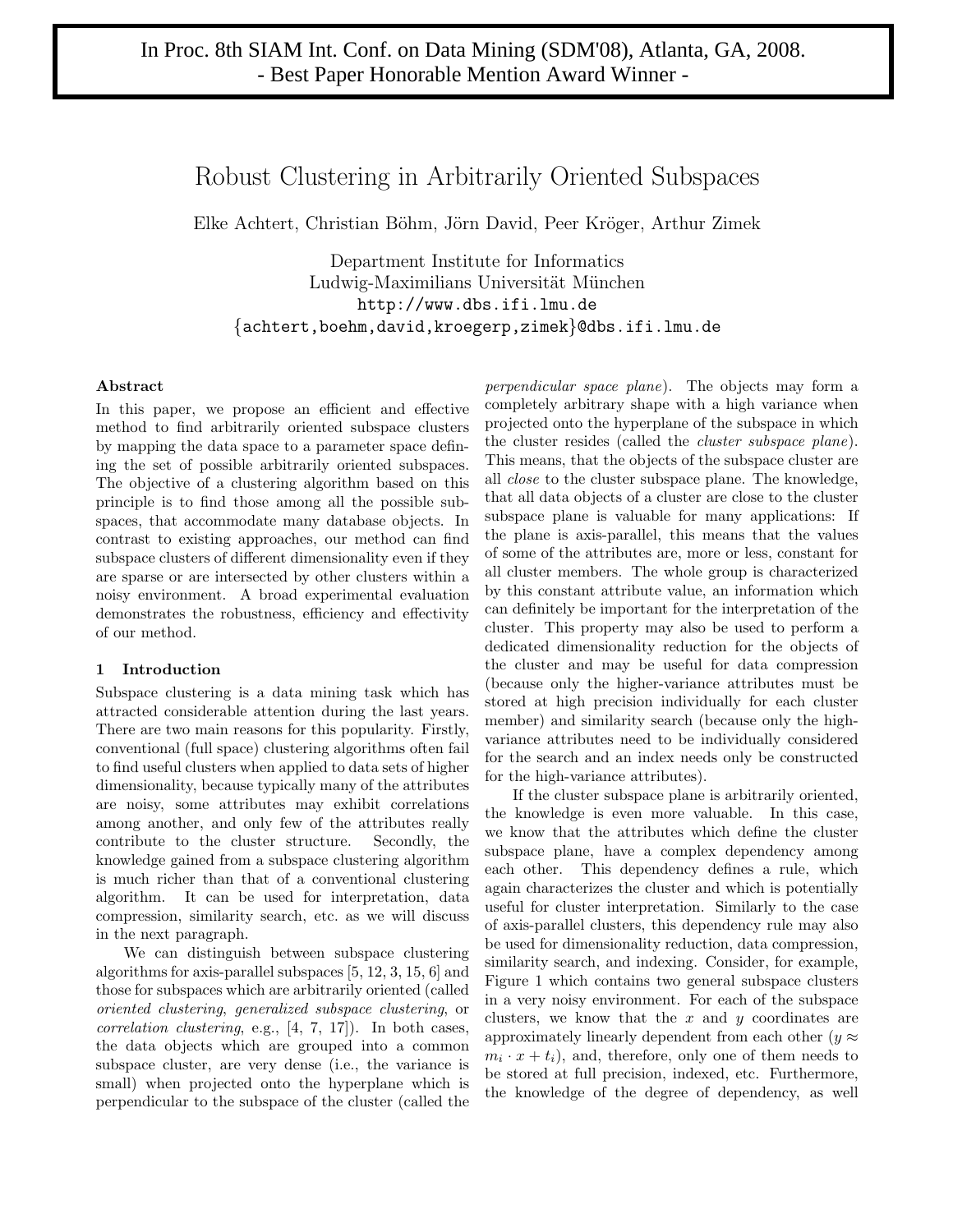

Figure 1: Data set with two non-dense general subspace clusters in a noisy environment

as the slope and intercept may be important for the interpretation of the cluster in the context of the application.

One well-known effect of the "curse of dimensionality" is the correlation among attributes in highdimensional data. While full-dimensional clustering approaches are easily misled by these correlations, generalized subspace clustering approaches, hence also called correlation clustering, make use of this effect to identify clusters in subspaces of arbitrary dimensionality. However, finding axis-parallel or generally oriented subspace clusters is not a trivial task. The number of possible axis parallel subspaces is exponential in the number of dimensions, and the number of general subspaces is even infinite. Therefore, a complete enumeration of all possible subspaces to be checked for clusters is not feasible. Consequently, all previous solutions rely on specific assumptions and heuristics, and try to find promising subspaces during the clustering process, for instance in an iterative optimization. We will see that this previous approach of learning suitable subspaces works well if (but only if) subspace clusters are locally well separated and no outlier objects (belonging to no cluster) exist. In the presence of outliers in the local neighborhood of cluster points or cluster representatives in the entire feature space, most previous subspace clustering algorithms fail to detect subspace clusters, because the algorithms try to find suitable subspaces for each cluster from the local neighborhood of cluster points or cluster representatives in the entire feature space. Outliers in the neighborhoods, that do not belong to the corresponding cluster prevent the algorithms from finding suitable subspaces, and the absence of a precise subspace prevents the algorithm from effectively filtering out the outliers. In high dimensional spaces, where distances cannot be used to differentiate between near and far points, the concept of local neighborhoods is meaningless. Consequently, the neighborhoods of cluster points or cluster representatives will contain a large number of outliers that do not belong to the corresponding cluster. However, those problems arise even if the

number of outliers is very small (e.g. 5-10 outliers in the complete data set). Thus, an environment of heavy noise such as that of Figure 1 is completely out of the scope of previous subspace clustering methods even in lower dimensional data spaces, as we will discuss more deeply in Section 2 for locally optimizing approaches such as ORCLUS [4] and for density-based approaches such as  $4C$  [7].

To escape from this circular dependency of subspace finding and outlier filtering, we propose in this paper to reconsider the problem of finding generally oriented subspace clusters from a new perspective. The main idea is to transform every object into a new space, the space of all possible subspaces in which this object is contained. Since the number of all such subspaces is infinite, we do neither enumerate these subspaces nor represent each object by an infinite (or very high) number of transformed objects. Instead, we consider a continuum of many possible subspaces represented by a small number of parameters. This continuum is split up on demand during the clustering process to set limits to the allowed cluster subspace planes and finally identify subspace clusters. We will describe this method in detail in Section 3, and then experimentally evaluate our method in Section 4. Section 5 concludes our paper.

# **2 Related Work**

Existing approaches for subspace clustering rely on certain heuristics that use specific assumptions to shrink down the search space and thus to reduce the runtime complexity. However, if these assumptions are not true for a given data set, the methods will either fail to detect any suitable patterns or exhibit an exponential runtime.

Many subspace clustering algorithms (e.g. [5, 12, 3, 15, 6]) assume that the subspace clusters are axisparallel. Otherwise, they will not find any pattern. Pattern-based subspace clustering algorithms (e.g. [19, 18, 14, 13]) are limited to find only clusters that represent pairwise positive correlations in the data set. In contrast, arbitrarily oriented hyperplanes (subspace clusters) may also represent more complex or negative correlations.

In this paper we focus on the generalized problem of finding arbitrarily oriented subspace clusters. All existing algorithms for this problem assume that the cluster structure is significantly dense in the local neighborhood of the cluster centers or other points that participate in the cluster. In the context of high-dimensional data this "locality assumption" is rather optimistic. Theoretical considerations [10] show that concepts like "local neighborhood" are not meaningfull in high dimensional spaces because distances can no longer be used to dif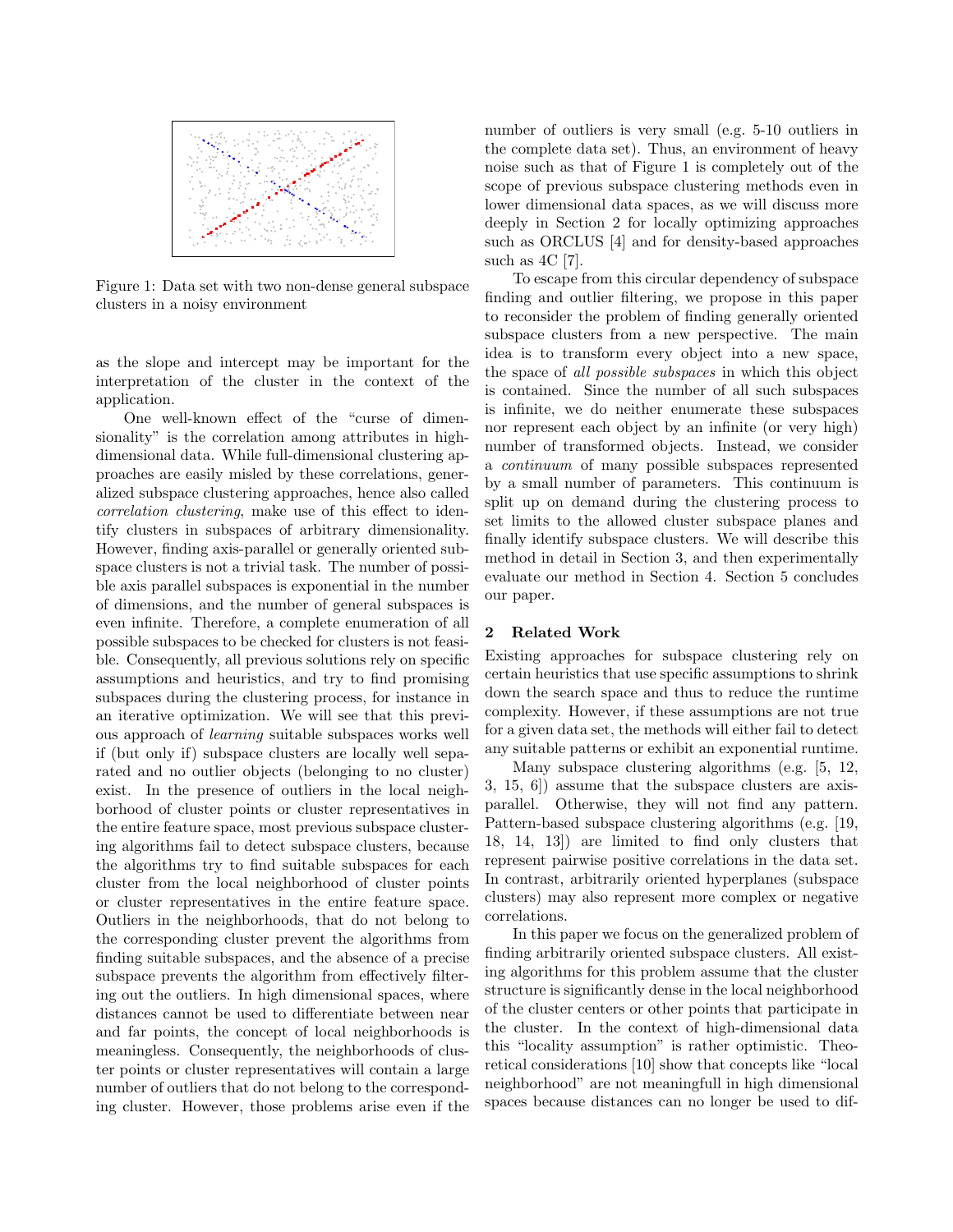ferentiate between points. This is a consequence of the well-known curse of dimensionality.

ORCLUS [4] is based on k-means and iteratively learns the similarity measure capturing the subspace containing a given cluster from the points assigned to the cluster in each iteration by applying PCA on these points. Since the algorithm starts with the Euclidean distance, the algorithm learns the subspaces from the local neighborhood of the initial cluster centers. However, if this local neighborhood contains some noise or the clustering structure is too sparse within this local neighborhood, the learning heuristic will be misled because PCA is rather sensitive to outliers. In those cases, ORCLUS will fail to detect meaningful patterns. These considerations accordingly apply to the method proposed in [8] which is a slight variant of ORCLUS designed for enhancing multi-dimensional indexing.

4C [7] integrates PCA into density-based clustering. It evaluates the Euclidean neighborhood of each point p to learn the subspace characteristics in which p can be clustered best. Similar to ORCLUS, 4C thus relies on the assumption that the clustering structure is dense in the entire feature space. Otherwise 4C will also fail to produce meaningful results. The same holds true to some variations of 4C like COPAC [2] and ERiC [1].

The method CURLER [17] merges the clusters computed by the EM algorithm using the so-called cosharing level. The resulting clusters need not to represent linear correlations. Rather, any dense pattern in the data space is found that may represent a more complex, not necessarily linear correlation. CURLER also relies on the assumption that the subspace clustering structure is dense in the entire feature space because both the generation as well as the merging of microclusters uses local neighborhood information.

# **3 Algorithm CASH**

Obviously, the locality assumption that the clustering structure is dense in the entire feature space and that the Euclidean neighborhood of points in the cluster or of cluster centers does not contain noise is a very strict limitation for high dimensional real-world data sets. In [10] the authors show that in high dimensional spaces, the distance to the nearest neighbor and the distance to the farthest neighbor converge. As a consequence, distances can no longer be used to differentiate between points in high dimensional spaces and concepts like the neighborhood of points become meaningless. Usually, although many points share a common hyperplane, they are not close to each other in the original feature space. In those cases, existing approaches will fail to detect meaningful patterns because they cannot learn the correct subspaces of the clusters. In addition, as long as the correct subspaces of the clusters cannot be determined, obviously outliers and noise cannot be removed in a preprocessing step.

In this paper, we propose to use the ideas of the Hough transform [11, 9] to develop an original principle for characterizing the subspace containing a cluster. The Hough transform was originally designed to map the points from a 2-dimensional data space (also called picture space) of Euclidean coordinates (e.g. pixels of an image) into a parameter space. The parameter space represents all possible 1D lines in the original 2D data space. In principle, each point of the data space is mapped into an infinite number of points in the parameter space which is not materialized as an infinite set but instead as a trigonometric function in the parameter space. Each function in the parameter space represents all lines in the picture space crossing the corresponding point in data space. The intersection of two curves in the parameter space indicates a line through both the corresponding points in the picture space. The objective of a clustering algorithm is to find intersections of many curves in the parameter space representing lines through many database objects. The key feature of the Hough transform is that the distance of the points in the original data space is not considered any more. Objects can be identified as associated to a common line even if they are far apart in the original feature space. As a consequence, the Hough transform is a promising candidate for developing a principle for subspace analysis that does not require the locality assumption and, thus, enables a global subspace clustering approach.

In the following, we will first present a novel principle for subspace analysis inspired by the ideas of the Hough transform (cf. Section 3.1). This principle enables us to transform the task of subspace clustering (in data space) into a grid-based clustering problem (in parameter space). Unlike grid-based methods operating directly in the data space, our method does not suffer from grid resolution and grid positioning problems. In order to perform this transformation, we first need to define the boundaries of the grid (cf. Section 3.2). Then we will show how to identify dense grid cells that represent potential subspace clusters (cf. Section 3.3). Since the parameter space is d-dimensional for a d-dimensional data space, finding dense grid cells becomes rather costly for higher dimensional data sets. Thus, we will propose a more efficient search strategy for finding regions of interest in the parameter space (cf. Section 3.4). We will also summarize our subspace clustering algorithm CASH (Clustering in Arbitrary Subspaces based on the Hough transform) and discuss some of its properties (cf. Section 3.5).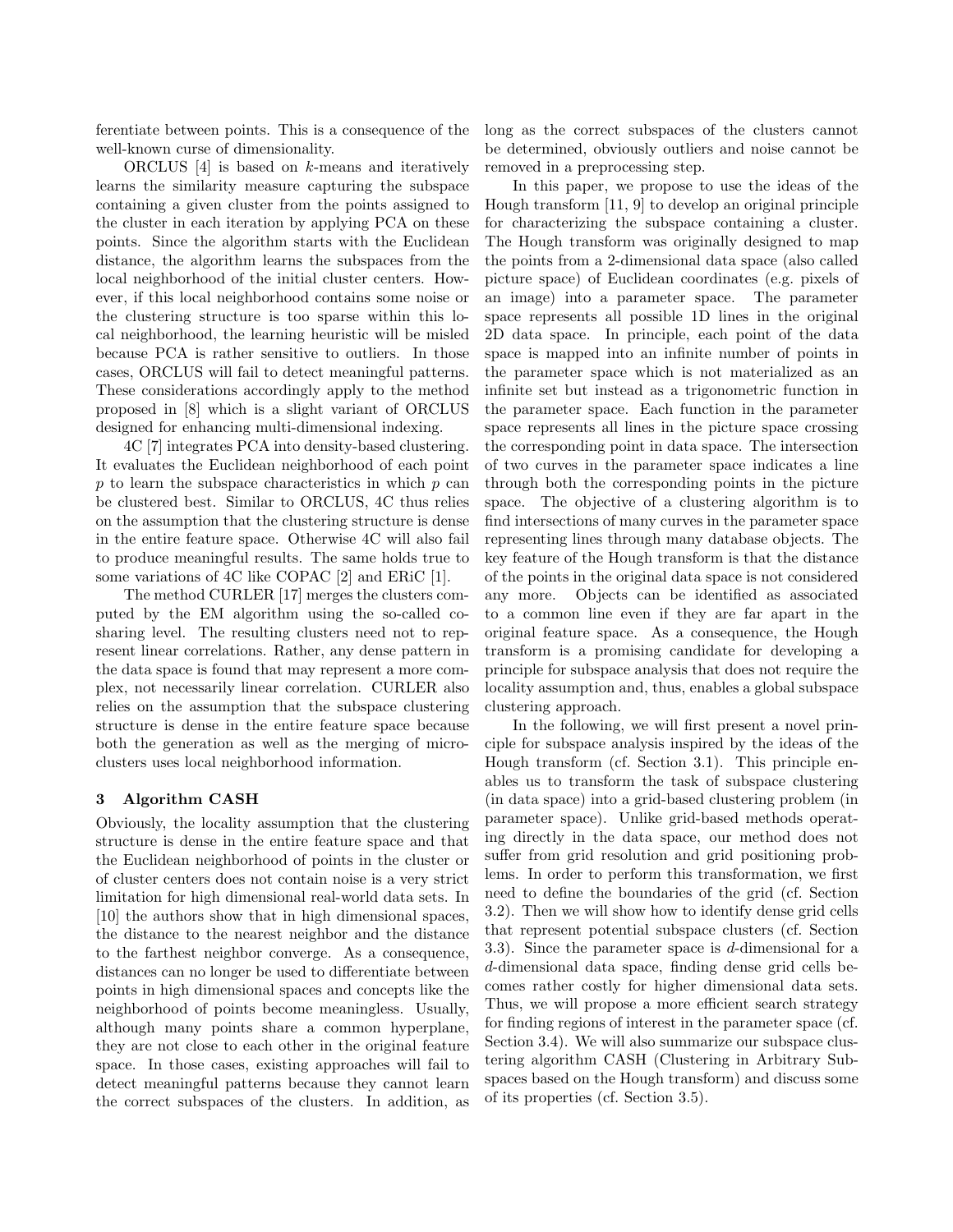## **3.1 Subspace Analysis: a Novel Principle**

Our novel principle for subspace analysis is based on a generalized description of spherical coordinates. Generalized spherical coordinates combine  $d-1$  independent angles  $\alpha_1, \ldots, \alpha_{d-1}$  with the norm r of a d-dimensional vector  $x = (x_1, \ldots, x_d)^T$  to completely describe the vector x w.r.t. the given orthonormal basis  $e_1, \ldots, e_d$ .

DEFINITION 1. (SPHERICAL COORDINATES) Let  $e_i$ ,  $1 \leq i \leq d$ , be an orthonormal basis in a d-dimensional feature space. Let  $x = (x_1, \ldots, x_d)^T$  be a d-dimensional vector on the hypersphere of radius r with center at the origin. Let  $u_i$  be the unit vector in the direction of the projection of vector x onto the manifold spanned by  $e_i, \ldots, e_d$ . For the  $d-1$  independent angles  $\alpha_1, \ldots, \alpha_{d-1}$ , let  $\alpha_i, 1 \leq i \leq d-1$ , be the angle between  $u_i$  and  $e_i$ . Then the generalized spherical coordinates of vector x are defined by:

$$
x_i = r \cdot \left( \prod_{j=1}^{i-1} \sin(\alpha_j) \right) \cdot \cos(\alpha_i), \quad where \ \alpha_d = 0.
$$

For any point  $p \in \mathcal{D} \subset \mathbb{R}^d$  there exists an infinite number of hyperplanes containing  $p$ . The spherical coordinates are utilized to define the normal vector of the Hessian normal form for any of those hyperplanes, i.e., each hyperplane is uniquely defined by a point  $p$ and  $d-1$  angles  $\alpha_1, \ldots, \alpha_{d-1}$ , with  $\alpha_i \in [0, \pi)$ , defining the normal vector. Thus, any point  $p$  together with any tupel of angles  $\alpha_1, \ldots, \alpha_{d-1}$ , can be mapped by the following parametrization function to the distance of the corresponding hyperplane to the origin.

DEFINITION 2. (PARAMETRIZATION FUNCTION) Let  $p = (p_1, \ldots, p_d)^T \in \mathcal{D} \subseteq \mathbb{R}^d$  be a d-dimensional vector, and let  $n = (n_1, \ldots, n_d)^T$  be a d-dimensional unit vector specified by  $d-1$  angles  $\alpha_1, \ldots, \alpha_{d-1}$  according to Definition 1. Then the parametrization function  $f_p : \mathbb{R}^{d-1} \to \mathbb{R}$  of vector p denotes the distance of the hyperplane defined by the point p and the normal vector n to the origin:

$$
f_p(\alpha_1, ..., \alpha_{d-1}) = \langle p, n \rangle
$$
  
=  $\sum_{i=1}^d p_i \cdot \left( \prod_{j=1}^{i-1} \sin(\alpha_j) \right) \cdot \cos(\alpha_i)$ 

Based on Definition 2, we can map any point  $p \in$  $\mathbb{R}^d$  to a function in a d-dimensional parameter space  $\mathcal P$  representing all possible hyperplanes containing  $p$ . This parameter space is spanned by the  $d-1$  angles  $\alpha_1,\ldots,\alpha_{d-1}$  of the normal vectors defining the hyperplanes in Hessian normal form and their distances  $\delta = f_p(\alpha_1,\ldots,\alpha_{d-1})$  to the origin.

By means of the parametrization function (Definition 2), we can also extend the properties of the original

Hough transform as stated in [9] for the mapping of 2 dimensional points to d-dimensional data spaces and the corresponding parameter spaces:

PROPERTY 1. A point  $p \in \mathcal{D} \subseteq \mathbb{R}^d$  in data space is represented by a sinusoidal curve  $f_p : \mathbb{R}^{d-1} \to \mathbb{R}$  in parameter space P.

Figure 2 illustrates a 3-dimensional example of this property. Three points  $p_1$ ,  $p_2$ , and  $p_3$  in data space are mapped onto the corresponding sinusoidal curves  $f_{p_1}$ ,  $f_{p_2}$ , and  $f_{p_3}$ , respectively, in parameter space.

PROPERTY 2. A point  $(\alpha_1, \ldots, \alpha_{d-1}, \delta) \in \mathcal{P}$  in parameter space corresponds to a  $(d-1)$ -dimensional hyperplane in data space.

In Figure 2, the point  $(\alpha_1^s, \alpha_2^s, \delta^s)$  in parameter space represents the 2-dimensional plane s with

$$
\delta^s = \cos(\alpha_1^s) \cdot x_1 + \sin(\alpha_1^s) \cdot \cos(\alpha_2^s) \cdot x_2 + \sin(\alpha_1^s) \cdot \sin(\alpha_2^s) \cdot x_3
$$

in data space.

PROPERTY 3. Points that are located on a  $(d-1)$ dimensional hyperplane in data space correspond to sinusoidal curves through a common point in parameter space.

The three points  $p_1, p_2, p_3 \in \mathcal{D}$  (Figure 2) are located on the 2-dimensional plane s. Their corresponding sinusoidal curves  $f_{p_1}, f_{p_2}, f_{p_3}$  intersect in the point  $(\alpha_1^s, \alpha_2^s, \delta^s) \in \mathcal{P}$ , where  $\alpha_1^s, \alpha_2^s$  and  $\delta^s$  are the parameters of plane s as given above (cf. Property 2).

PROPERTY 4. Points lying on the same sinusoidal curve in parameter space represent  $(d-1)$ -dimensional hyperplanes through the same point in data space.

For example, in Figure 2,  $f_{p_1}$  in parameter space represents all 2-dimensional planes through  $p_1$  in data space. Thus, any point on  $f_{p_1}$  in parameter space represents a given 2-dimensional plane in data space that passes through  $p_1$ .

Properties  $1 - 4$  induce that an intersection point in the parameter space indicates points in the data space that are located on a common  $(d-1)$ -dimensional hyperplane. In order to detect those linear hyperplanes in the data space, the task is to search for points in the parameter space where many sinusoidal curves intersect. Since computing all possibly interesting intersection points is computationally too expensive, we discretize the parameter space by some grid and search for grid cells with which many sinusoidal curves intersect. For that purpose, for each grid cell the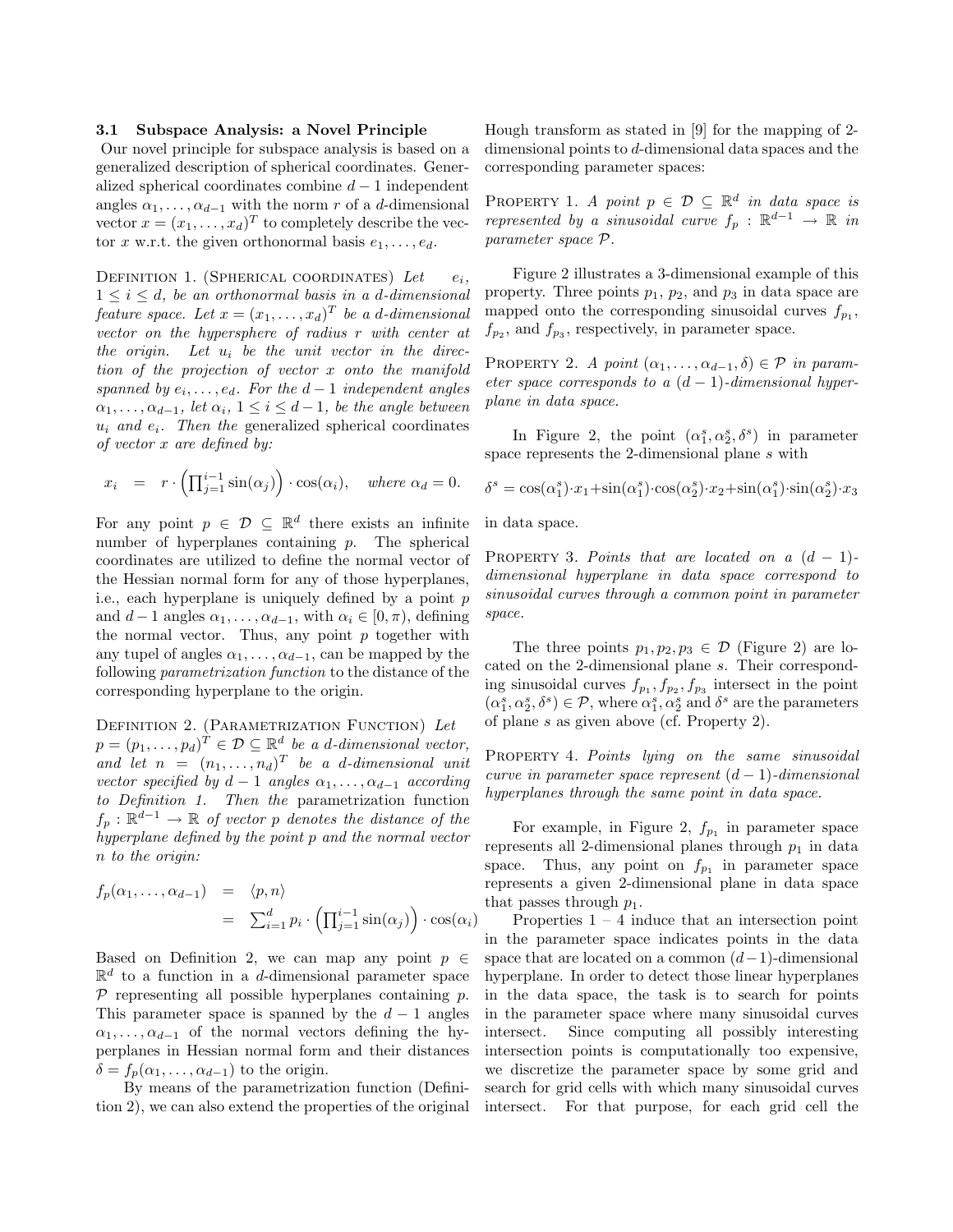

Figure 2: Transform of a 3-dimensional data space into a 3-dimensional parameter space.

number of intersecting sinusoidal curves is aggregated. Due to this discretization of the parameter space, exact intersections are no longer considered. Rather, a slight impreciseness is allowed modelling a certain degree of jitter given by the grid resolution. The higher the grid resolution is, the lower is the allowed degree of jitter, i.e. the more accurate the recognition of the line segments.

With the proposed concepts, we transform the original subspace clustering problem (in data space) into a grid-based clustering problem (in parameter space).

#### **3.2 Specifying the Boundaries of the Grid**

To define a discretization of the parameter space, the range of the axes must be known. The axes for the angle-parameters  $\alpha_1, \ldots, \alpha_{d-1}$ , are bounded by  $[0, \pi)$ . The  $\delta$ -axis ranges from the minimum of all minima of all parametrization functions to the maximum of all their maxima within  $[0, \pi)^{d-1}$ . Each  $f_p$  is a sinusoid with a period of  $2\pi$ . Thus, any  $f_p$  has exactly one global extremum in the interval  $[0, \pi)^{d-1}$ . If the extremum of  $f_p$  is a maximum, the minimal value for  $f_p$  in the given interval has to be determined and vice versa.

To find the global extremum of a parametrization function  $f_p$  in the interval  $[0, \pi)^{d-1}$ , those angles  $\alpha_1, \ldots, \alpha_{d-1}$  need to be determined where all the first order derivatives of  $f_p$  are zero, and the Hessian matrix of  $f_p$  is either positive or negative definite. As noted above,  $f_p$  is guaranteed to have exactly one global extremum  $f_p(\tilde{\alpha}_1,\ldots,\tilde{\alpha}_{d-1})$  in  $[0,\pi)^{d-1}$ . The values for the angles  $\tilde{\alpha}_n$  ( $n = 1, \ldots, d-1$ ) of the global extremum of  $f_p$  are given by (cf. Appendix A for details):

$$
\tilde{\alpha}_n = \arctan\left(\frac{\sum_{j=n+1}^d p_j \cdot \left[\prod_{k=n+1}^{j-1} \sin(\tilde{\alpha}_k)\right] \cdot \cos(\tilde{\alpha}_j)}{p_n}\right)
$$

Given the global extremum of a parametrization function  $f_p$  in the interval  $[0, \pi)^{d-1}$ , we have to distinguish several cases to determine the opposite value, i.e., to determine the maximum of  $f_p$  if the global extremum of  $f_p$  is a minimum, or, to determine the minimum of  $f_p$ if the global extremum is a maximum. In the following, we describe how to determine the point  $\alpha^{\min}$  where the parametrization function  $f_p$  has a minimum in interval  $[0, \pi)^{d-1}$  given that the global extremum is a maximum. In the opposite case, the point  $\alpha^{\text{max}}$  where the parametrization function  $f_p$  has a maximum in interval  $[0, \pi)^{d-1}$  given the global extremum is a minimum can be determined analogously. Please refer to Appendix B for a detailed formalization of this step.

We determine the point  $\alpha^{\min} = (\alpha^{\min}_1, \dots, \alpha^{\min}_{d-1})$ where the parametrization function  $f_p$  has a minimum in interval  $[0, \pi)^{d-1}$  as follows: First, the angle  $\overline{\alpha}_{d-1}$  on axis  $(d-1)$  is determined where  $f_p$  has an extremum on this axis. Dependent on the type of the extremum in  $\overline{\alpha}_{d-1}$  and the location of  $\overline{\alpha}_{d-1}$  in the interval  $[0, \pi)$ , the minimum angle  $\alpha_{d-1}^{\min}$  on axis  $(d-1)$  in interval  $[0, \pi)$ is determined. In the next step, axis  $(d-2)$  will be considered: Now, the angle  $\overline{\alpha}_{d-2}$  will be determined, where  $f_p$  has an extremum on this axis under the constraint of the known minimum on axis  $d-1$ , which is given by  $\alpha_{d-1}^{\min}$ . Analogously to the first step, dependent on the type of the extremum in  $\overline{\alpha}_{d-2}$  and the location of  $\bar{\alpha}_{d-2}$  in the interval  $[\tilde{\alpha}_{d-2}, \hat{\alpha}_{d-2})$ , the minimum angle  $\alpha_{d-2}^{\min}$  is determined. In this way, all minimum angles are determined under the constraint of the known minima on the already processed axes.

In summary, given for each parametrization function  $f_p$  its minimal and maximal value  $\alpha_n^{\min}$  and  $\alpha_n^{\max}$ in interval  $[0, \pi)^{d-1}$ , the δ-axis of the parameter space  $P$  is bounded by

$$
[\delta_{min}, \delta_{max}] = [\min_{p \in \mathcal{D}} (f_p(\alpha_p^{\min})), \max_{p \in \mathcal{D}} (f_p(\alpha_p^{\max}))]
$$
  
and  $\mathcal{P} = [\delta_{min}, \delta_{max}] \times [0, \pi)^{d-1}$ .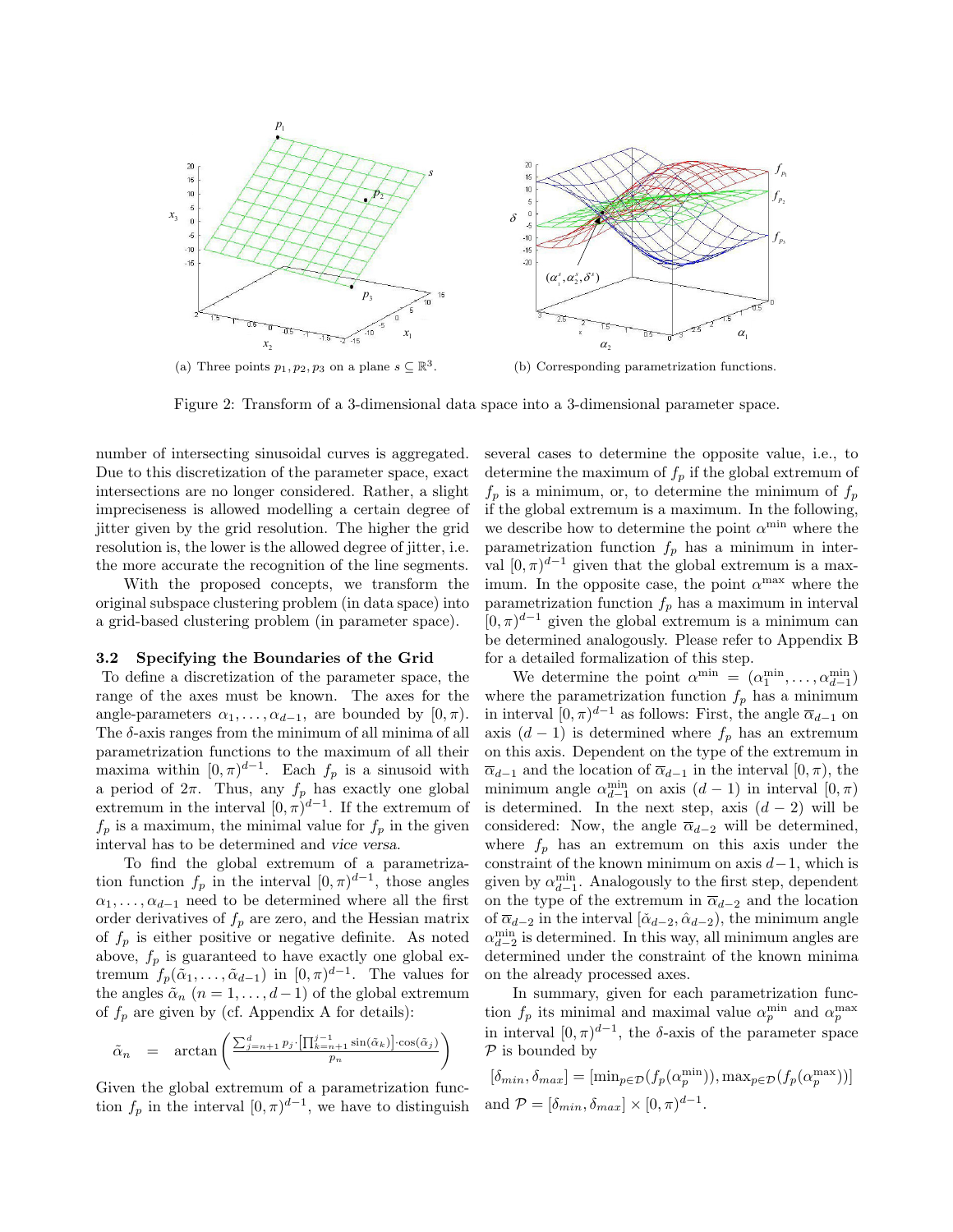

(b) Dense regions in parameter space.

Figure 3: Dense regions in parameter space capturing two lines in data space.

## **3.3 Identifying Dense Grid Cells**

Given a discretized parameter space, now those grid cells (hypercuboids) have to be found that are intersected by parametrization functions of a minimum number m of functions. Hypercuboids containing at least m parametrization functions are called dense regions of the parameter space. Those dense regions represent arbitrarily oriented subspaces in the data space accommodating at least  $m$  points. This is illustrated in Figure 3. The two subspace clusters forming lines in the data space (cf. Figure  $3(a)$ ) are represented by two distinct dense regions in the parameter space (cf. Figure 3(b)).

To find those dense regions in the parameter space, for each grid cell or hypercuboid the number of parametrization functions which intersect this hypercuboid has to be counted. This can be done conveniently by determining those values  $\alpha_n^{\min}$  and  $\alpha_n^{\max}$  in a given interval  $[\check{\alpha}, \hat{\alpha}) \subseteq [0, \pi)^{d-1}$  that minimize and maximize a parametrization function  $f_p$ . Then, all hypercuboids based on this interval and positioned between  $f_p(\alpha_p^{\min})$  and  $f_p(\alpha_p^{\max})$  are intersected by  $f_p$ . The values  $\alpha_p^{\min}$  and  $\alpha_p^{\max}$  in a given interval  $[\check{\alpha}, \hat{\alpha}) \subseteq [0, \pi)^{d-1}$  that minimize and maximize  $f_p$  can be determined analogously to the algorithm specified in Section 3.2 where the given interval was assumed to be  $[0, \pi)^{d-1}$ .

#### **3.4 Efficiently Finding Regions of Interest**

A region qualifying as a dense region, but containing exclusively one cluster, possibly need to be defined by a rather small interval of angles and also a rather small interval of distances from the origin because otherwise the same interval could also contain functions representing points of other clusters (cf. the dense region of cluster C1 in Figure 3). For that purpose, a rather high number of intervals in each dimension of the parameter space is needed, resulting in a huge number of grid cells possibly qualifying as dense regions. Thus, searching the parameter space with a predefined grid in the range  $[0, \pi)$  for each angle and  $[\delta_{min}, \delta_{max}]$  for the distance from the origin, is not feasible for high dimensional data in terms of space and time complexity.

To avoid exponential complexity, the following search strategy for the parameter space is proposed:

**1.** The axes (distance and angles) are divided successively in a static order given by  $\delta, \alpha_1, \ldots, \alpha_{d-1}$ . After dividing one axis, from the resulting 2 hypercuboids the one containing most points is selected for refinement. If both hypercuboids contain an equal amount of points, the first one is selected (arbitrarily). The selected hypercuboid is divided recursively by splitting the next axis. The neglected hypercuboid is kept in a queue.

**2.** If both children of a divided hypercuboid contain less than  $m$  points, the search in the corresponding path is discontinued. Unless the queue is empty, the next hypercuboid in the queue is examined using the same procedure. In the queue, hypercuboids are ordered descendingly by the amount of points contained by a hypercuboid. If two hypercuboids contain an equal amount of points, the smaller one is preferred, since a smaller interval containing an equal amount of data points is a more promising candidate.

**3.** At a predefined depth (i.e. a given number s of successive splits), a hypercuboid (i.e. the corresponding interval) is considered to be sufficiently small to define a hyperplane containing a subspace cluster. If the number of points within the hypercuboid exceeds a predefined number m of points, these points are considered to build a subspace cluster. The corresponding subspace is treated as a new data space containing all the points accounted for in the hypercuboid. This new data space of dimensionality  $d-1$  undergoes the same procedure recursively, while  $d > 2$ , i.e., CASH is called for the points in the hypercuboid using the corresponding subspace as data space. If no subspace cluster of lower dimensionality is found in this  $(d-1)$ -dimensional space, all the points in this subspace are supposed to build a  $(d-1)$ -dimensional subspace cluster.

**4.** All points participating at a  $(d-1)$ -dimensional subspace cluster derived at a search path are removed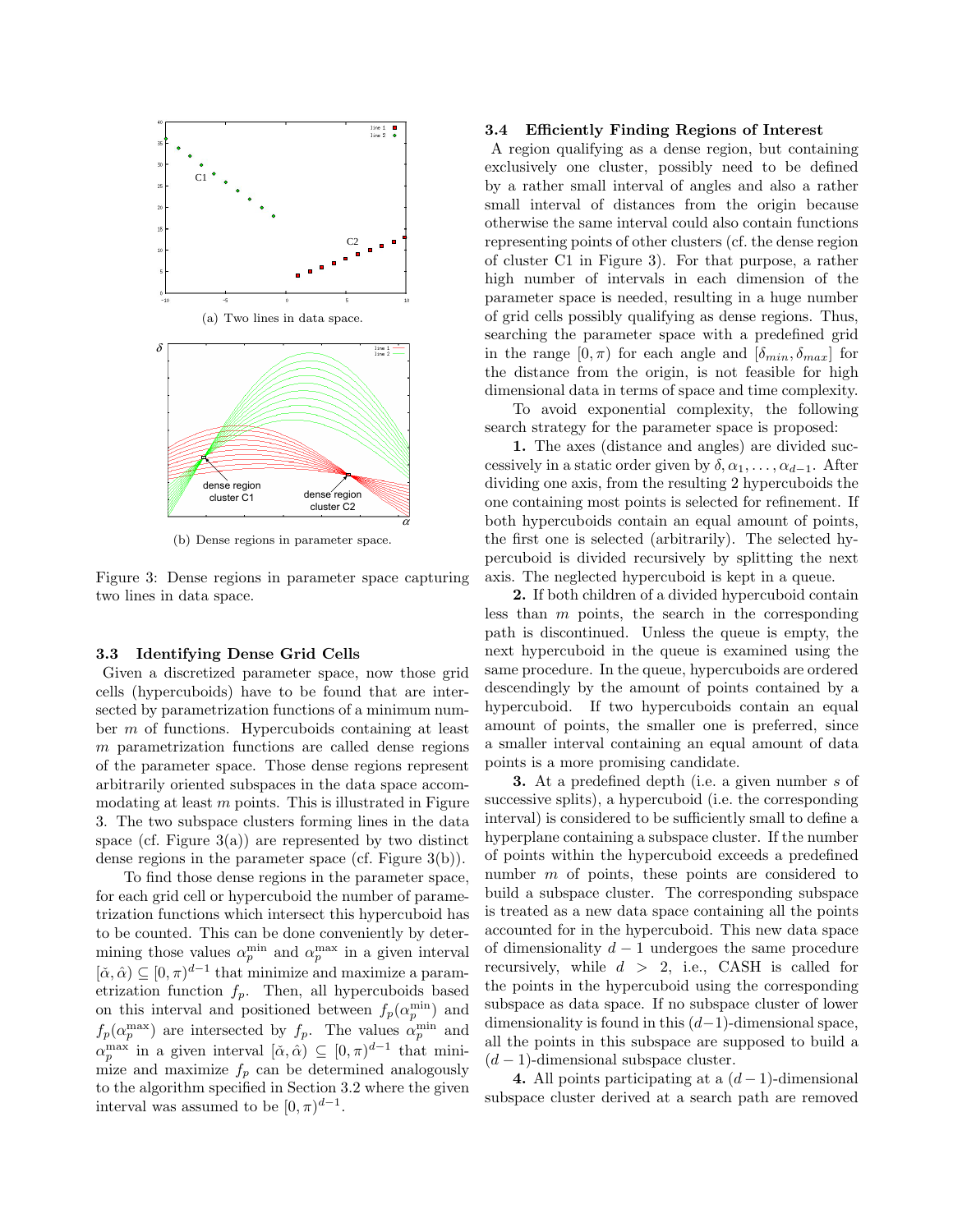from the d-dimensional data space. The queue is reorganized and hypercuboids are removed, if they contain now less than  $m$  points. A new search path based on the next hypercuboid in the queue is pursued.

**5.** The search is complete, if in the d-dimensional space no interval is found containing at least m points.

This search strategy determines clusters of at least m points in any arbitrarily oriented subspace and provides a description with an accuracy regarding the orientation  $\alpha$  and the distance  $\delta$  from the origin as defined by the predefined number s of splits.

Unlike traditional grid-based clustering approaches, CASH has no problems if a region of interest (i.e., a cluster) is located at the boundary of two connected grid cells,  $g_1$  and  $g_2$ . In that case, the functions will intersect both neighboring grid cells and both grid cells,  $g_1$  and  $g_2$ , will be dense. CASH will refine one of these grid cells (e.g.  $q_1$  – cf. step 1) until the cluster is found. After that, CASH eliminates the participating points (i.e., functions) and, thus, the second grid-cell  $(q_2)$  will not be dense anymore (step 4).

Due to the recursive search in an obtained cluster (step 3), a cluster hierarchy is gained along the way, i.e., a subspace cluster may in turn contain nested subspace clusters of lower dimensionality. In that case, it may be interesting to report all nested clusters and the information of the "contained-in" relationships.

## **3.5 Properties of the Algorithm**

The algorithm CASH transforms the data objects from  $D \subseteq \mathbb{R}^d$  into a corresponding parameter space (based on radius and angles)  $\mathcal{P} = [\delta_{min}, \delta_{max}] \times [0, \pi)^{d-1}$ . After that, CASH identifies dense regions in that parameter space using the search strategy proposed above. These dense regions represent arbitrarily oriented subspace clusters in the data space.

**Complexity.** Let N be the number of data points in a d dimensional data space. When bisecting the parameter space of  $\alpha_i$  and  $\delta$ , we need to determine those database points, whose parameter functions intersect with the generated cells in the parameter space. This is done by the maximization and minimization of  $\delta$ given the constraints on  $\alpha_i$  (i.e.,  $\check{\alpha}_i \leq \alpha_i < \hat{\alpha}_i$  for all  $1 \leq i \leq d-1$ ) requiring  $O(d^3)$  time per object and cell.

The CASH algorithm performs a recursive bisection of the data space where all bisections with fewer than m associated database points are discarded. Since bisection cells which do not belong to any cluster are only randomly associated to a few arbitrary points, the bisection process for those cells stops at a high level of the bisection tree. Only cells belonging to actual subspace clusters are bisected until the defined maximum number s of bisection levels is reached. Therefore, for a data set



Figure 4: Scalability w.r.t. size.

containing c clusters, a number  $O(s \cdot c)$  of nodes in the bisection tree are encountered, each causing  $O(N \cdot d^3)$ work to find all subspace clusters. Together, we have a time complexity in  $O(s \cdot c \cdot N \cdot d^3)$ .

**Input Parameters.** CASH requires the user to specify two input parameters: The first parameter m specifies the minimum number of sinusoidal curves that need to intersect a hypercuboid in the parameter space such that this hypercuboid is regarded as a dense area. Obviously, this parameter represents the minimum number of points in a cluster and thus is very intuitive. The second parameter s specifies the maximal number of splits along a search path (splitlevel). Thus, it controls the maximal allowed deviation from the hyperplane of the cluster in terms of orientation and jitter. We show in our experiments, that CASH is rather robust w.r.t. s. Since CASH does not require parameters that are hard to guess like the number of clusters, the average dimensionality of the subspace clusters, or the size of the Euclidean neighborhood based on which the similarity of the subspace clusters is learned, it is much more usable and stable than its competitors.

#### **4 Evaluation**

# **4.1 Efficiency**

To evaluate the scalability of CASH w.r.t. the size of the data set, we created ten data sets containing four, equally sized one dimensional clusters in a 5 dimensional data space with an increasing number of points ranging from 10,000 to 100,000. CASH performs comparably well to ORCLUS. Both outperform 4C significantly (cf. Figure 4). As a fair setting, we gave as parameter  $k$ to ORCLUS the exact number of clusters in the data set (i.e.  $k = 4$ ), and parameter l has been set to the correct correlation dimensionality of the clusters (i.e.  $l = 1$ ). For 4C, the parameters have been set to  $k = \mu = 100$ ,  $\varepsilon = 0.1$ ,  $\lambda = 1$ , and  $\delta = 0.01$ , reflecting the actual cluster structure in the synthetic data sets. The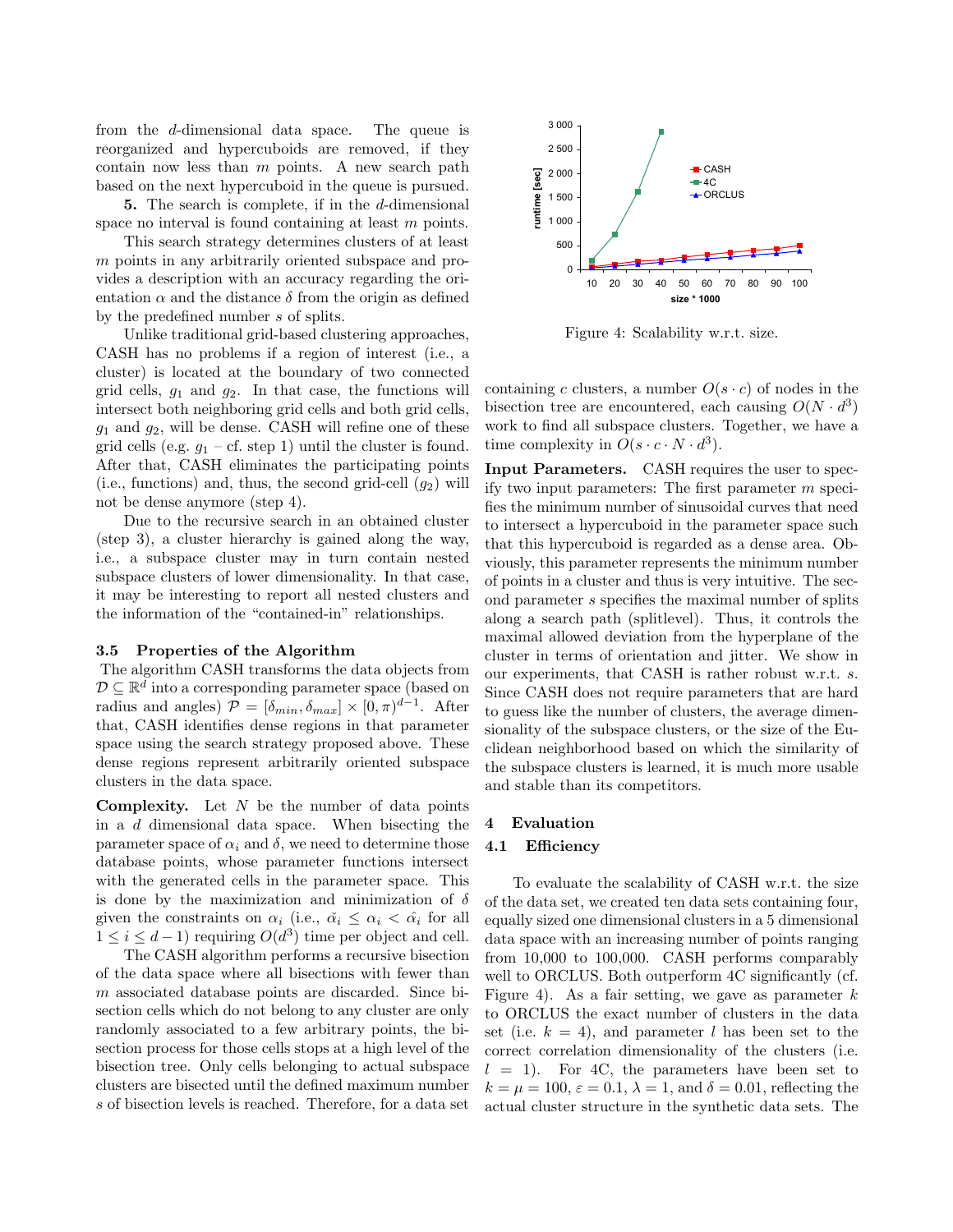

Figure 5: Scalability of CASH w.r.t. dimensionality.



Figure 6: F-measure and runtime of CASH w.r.t. maximum split level.

parameter setting for CASH was  $s = 40$  and  $m = 2,500$ .

To assess the impact of the dimensionality of the data space on the runtime of CASH, we created 10 data sets ranging in dimensionality from 5 to 50, each data set containing a one dimensional cluster of 10.000 points. The parameters were set to  $s = 50$  and  $m =$ 5, 000. Figure 5 shows the scalability of CASH logarithmically on both axes, dimensionality and runtime. The graph is a line with slope 3.14, approximately corresponding to the expected runtime behavior.

In both test scenarios, the objective was to find 1-dimensional clusters in a d-dimensional data space, since this is the most complex task for CASH, requiring a maximal recursive descent from  $d-1$  until subspace dimensionality 1 is reached.

#### **4.2 Effectivity**

The parameter s clearly influences the runtime behavior to a certain degree. However, CASH reaches satisfying behavior in terms of effectivity for even relatively low values for s. Figure 6 illustrates the effect of s on runtime and effectivity simultaneously. On a 5-dimensional data set containing two 1-dimensional clusters, each containing 500 points, and 500 points of noise, CASH reaches an F-measure of 100% already for  $s = 35$ , while the runtime remains relatively low with



Figure 7: F-Measure w.r.t. noise level.

3.29% compared to the maximum runtime for  $s = 75$ .

To assess the robustness of CASH against noise, we created ten data sets containing an increasing level of noise objects ranging from 0 to 90% of the complete data set. Figure 7 shows the comparison in robustness with ORCLUS and 4C. The parameter setting for ORCLUS has been  $l = 1$  and  $k = 2$ , reflecting the true number of clusters and their dimensionality. For 4C, the optimal parameter setting has been used with  $k = \mu = 5$ ,  $\varepsilon = 0.12$ ,  $\lambda = 1$ , and  $\delta = 0.01$ . For CASH, the parameters have been chosen as  $s = 30$  and  $m = 50$ . Let us note that CASH did not require any efforts for optimization of parameter settings. While both 4C and ORCLUS performed relatively well for very low levels of noise objects, their performance deteriorates for a higher degree of noise. CASH remains constantly on an F-measure of 100% up to a noise level of 80%. Even for an extremely high level of noise (90%), CASH still reaches an F-measure of 94%.

We illustrate the robustness of CASH against noise on an exemplary 3-dimensional data set depicted in Figure 8(a). CASH finds the 2 1-dimensional subspace clusters (each of size 50) embedded in 500 noise points exactly (cf. Figure 8(b)). The results of ORCLUS (with optimal parameter setting  $l = 1$  and  $k = 2$ ) are shown in Figures  $8(c)$  and  $8(d)$ . As it can be seen, the clusters found by ORCLUS do not reflect the real cluster structure at all. For 4C, we tried several parameter settings. Unfortunately, 4C was never able to find a meaningful cluster structure at all.

Further experiments on high dimensional data sets have been performed with CASH, 4C, and ORCLUS. The data sets contained complex subspace cluster structures with sparse clusters, including subspace clusters of significantly differing dimensionality, subspace clusters hierarchically embedded in higher dimensional subspaces, and noise objects. In none of the performed experiments, 4C or ORCLUS were able to find meaningful clusters, while CASH exactly detected the cluster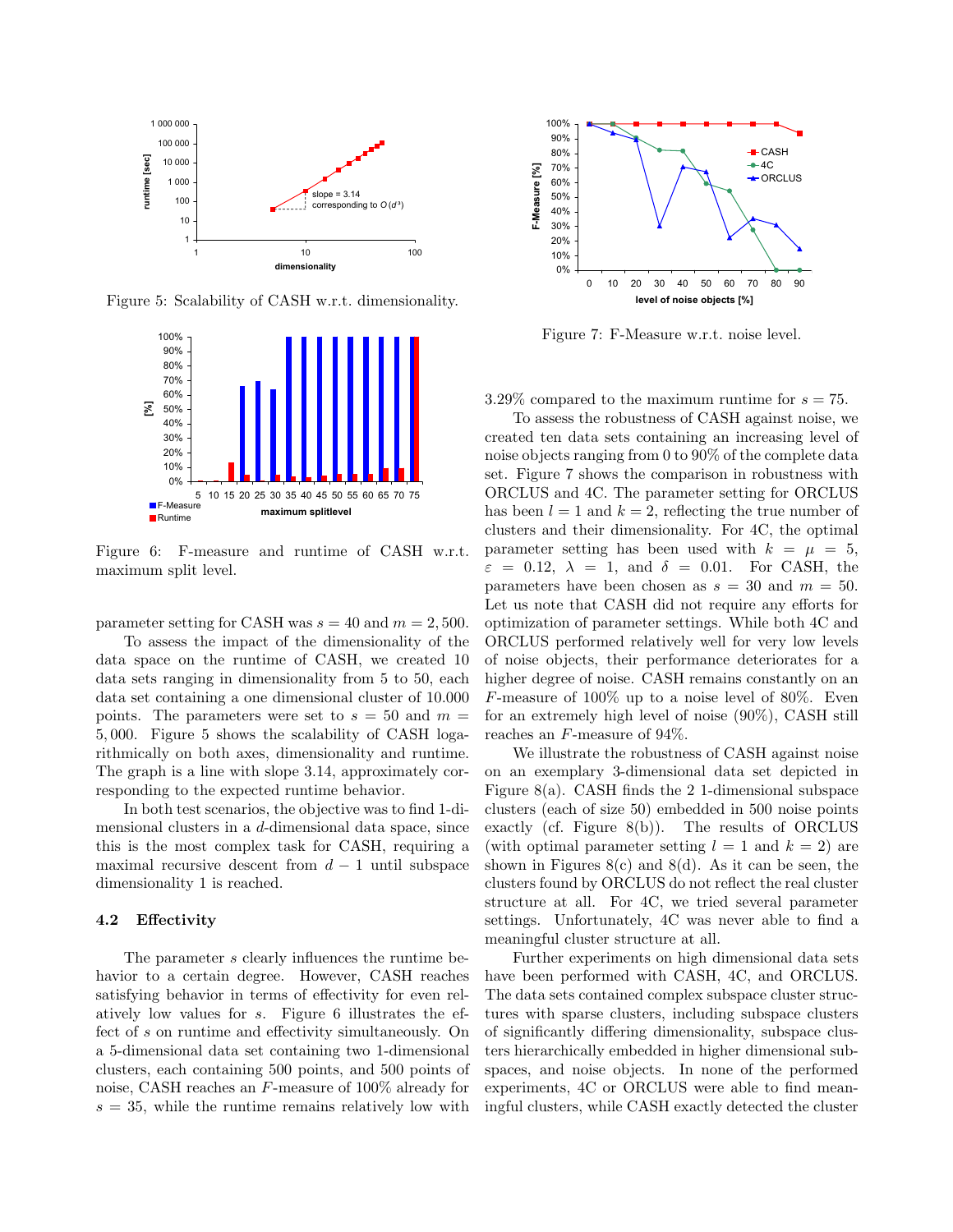

Figure 8: Clustering synthetic data set DS1.



Figure 9: Clustering results on synthetic data set DS2.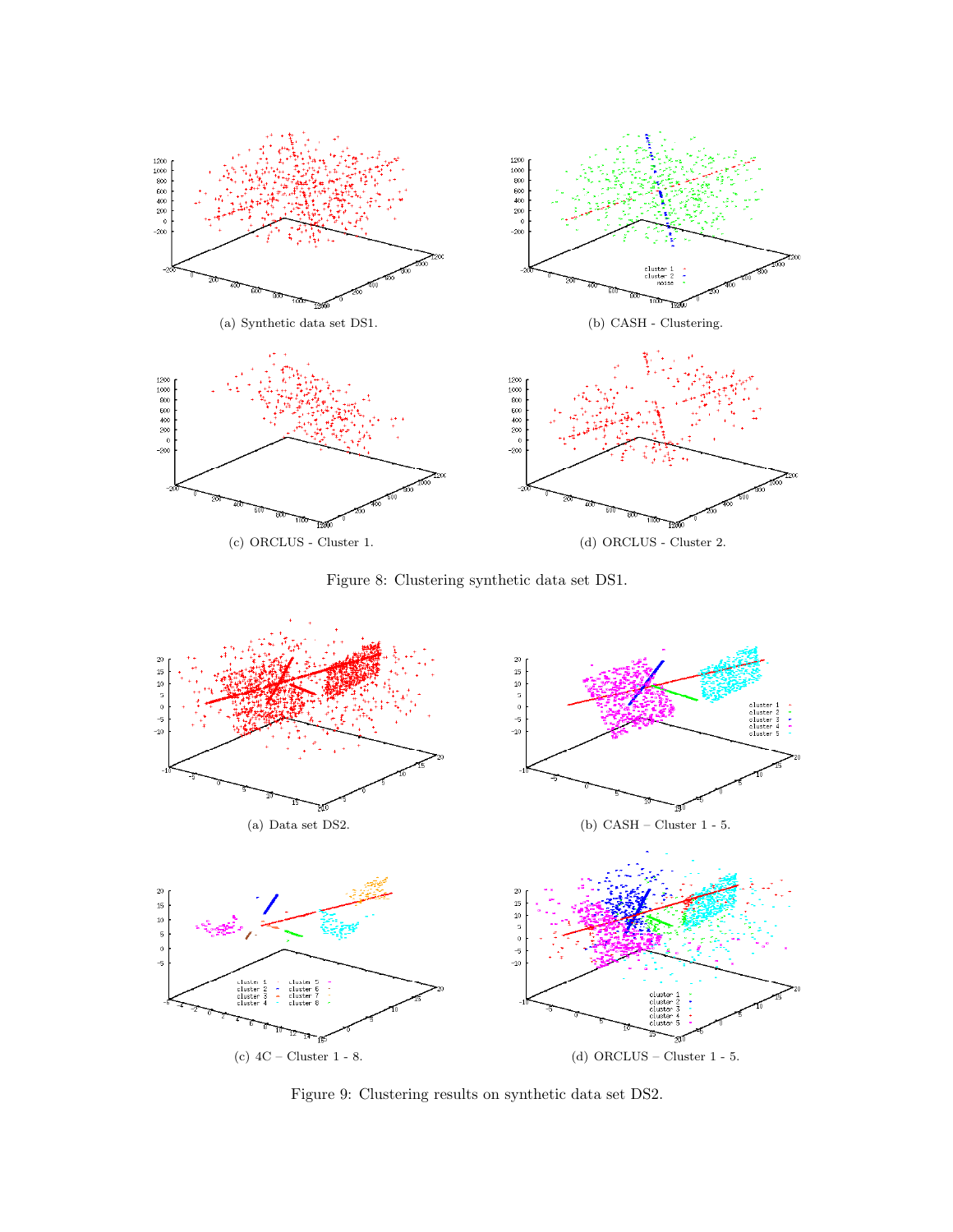

Figure 10: Clustering results on DS2 after noise removal.

Table 1: CASH clustering on Wages data.

| c ID | dim |     | $\#$ objects $\parallel$ Description |
|------|-----|-----|--------------------------------------|
|      |     | 215 | $YE = 12$ ; $A - YW = 18$            |
|      |     | 70  | $YE = 16$ ; A - $YW = 22$            |
|      |     | 247 | $YE + YW = A - 6$                    |

structures in most cases. As an example, we present the results on a complex 3-dimensional data set shown in Figure  $9(a)$ , containing three 1-dimensional clusters each of 500 points, two 2-dimensional planes each containing 500 points, and 500 points of noise. One of the planes is intersected by two lines, the other plane is intersected by one line. Here, CASH is able to identify the cluster structure of all 5 clusters exactly (Figure  $9(b)$ ). In contrast, 4C (cf. Figure  $9(c)$ , parameters optimized to  $k = \mu = 20$ ,  $\varepsilon = 0.1$ ,  $\lambda = 2$ , and  $\delta = 0.01$ ) and ORCLUS (cf. Figure 9(d), parameters  $k = 5$  and  $l = 2$  reflect the cluster structure exactly) could not compete. Both missed very large and important parts of the clustering structure. This bad behaviour of the two competitors can partly be explained by the high degree of noise present in the data set. The influence of noise on the existing approaches can be observed in Figure 10. Omitting the noise points, 4C is able to detect the cluster structure relatively well (cf. Figure  $10(a)$ ) but cannot handle intersecting clusters. Even on the data set without noise points, ORCLUS was not able to identify the 5 clusters correctly (cf. Figure 10(b)). This again illustrates the superiority of CASH over existing methods especially in terms of noise robustness.

#### **4.3 Real-World Data**

We applied CASH on the Wages data set<sup>1</sup>, a data set containing average career statistics of current and

Table 2: CASH clustering on NBA data.

| c ID | dim            | Description           |
|------|----------------|-----------------------|
| 1    | 1              | "go-to-guys"          |
| 2    | 2              | shooting guards       |
| 3    | $\overline{2}$ | point guards          |
| 4    | $\overline{2}$ | starting centers      |
| 5    | 8              | point guards          |
| 6    | 9              | power forwards        |
|      | 9              | small forwards        |
| 8    | 10             | well-known rebounder  |
|      | 12             | role players/reserves |

former NBA players<sup>2</sup> and a gene expression data set [16]. The Wages data consist of 534 4D observations  $(A=age, YE=years of education, YW=years of work ex$ perience, and W=wage) from the 1985 Current Population Survey. As parameters for CASH we used  $m = 70$ and  $s = 40$ . The results are summarized in Table 1: CASH detected three pure subspace clusters in this data set, two data objects have been identified as noise objects. The first cluster consists only of people having 12 years of education and having started their working life at the age of 18. The second cluster consists only of people having 16 years of education and having started their working life at the age of 22. In the third cluster only those employees are grouped, which started school in the age of 6 years and after graduation immediately began working. Thus, the sum of years of education and work experience equals the age minus 6.

The NBA data contains 15 statistical measures such as "games played" (G), "games started" (GS), "minutes played per game" (MPG), "points per game" (PPG), etc. for 413 former and current NBA players. As parameters for CASH we used  $m = 30$  and  $s = 45$ . CASH detected 9 interesting clusters of very different dimensionality each containing players of similar characteris-

 $\overline{1_{\text{http://lib.stat.cmu.edu/datasets/CPS_85_Wages}}}$ 

 $\frac{2}{3}$ obtained from http://www.nba.com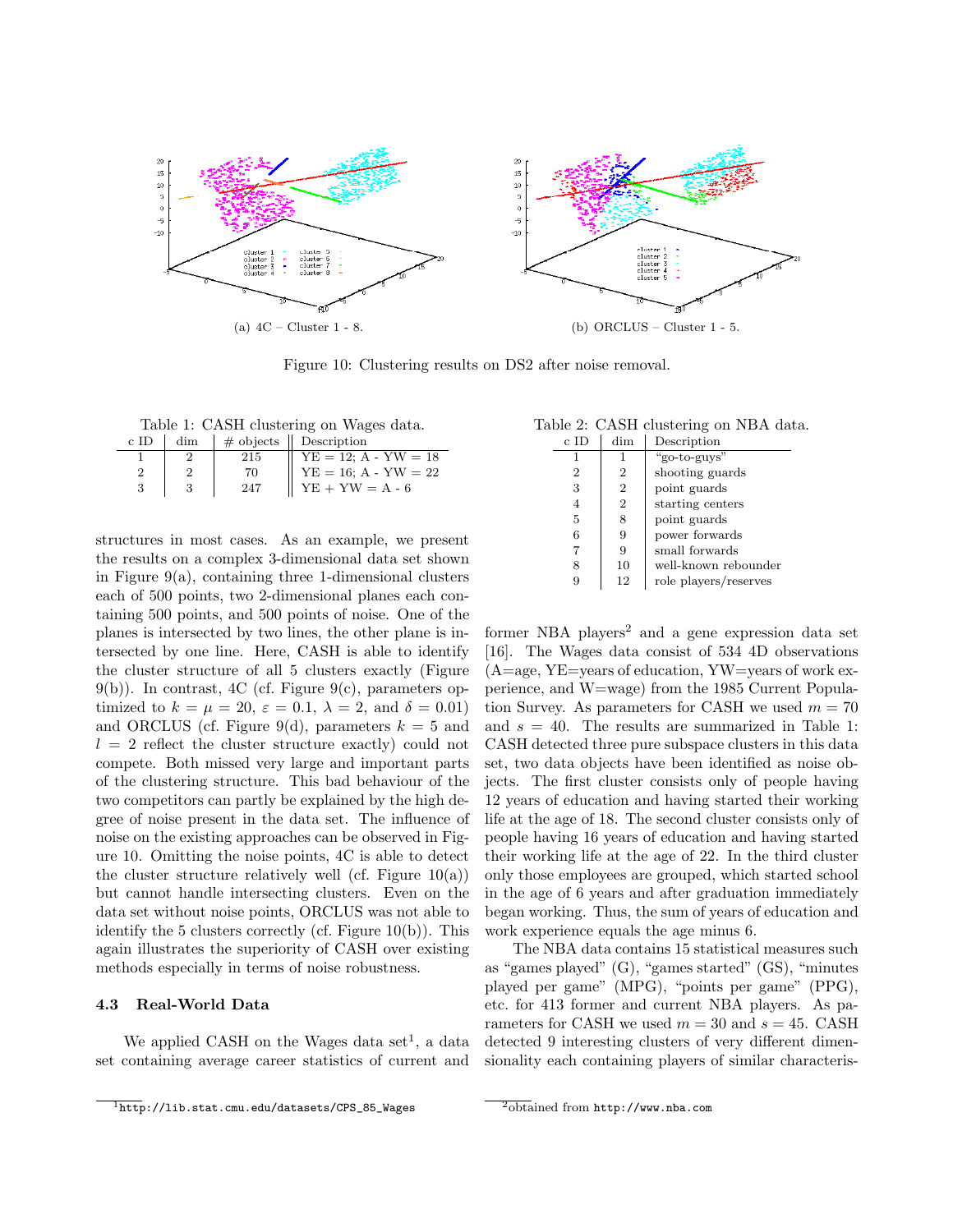tics (cf. Table 2). In addition, several players were noise. The detected correlations confirmed basketball fundamentals. For example, in cluster 1 containing superstars like Michael Jordan, Larry Bird, Shaquile O'Neal, and James Worthy, PPG of all players were negatively dependent on G and MPG. On the other hand, the more games the players were in (G), the higher the number of starting line-up appearances (GS). Let us note that this cluster also contains less well-known players that had similar characteristics such as Rik Smits, Dan Majerle, and Rick Fox. The three clusters containing guards all showed correlations between G and MPG on the one hand, and the number of assists and steals per game on the other hand. For the guards in cluster 3, this correlation was positive, whereas for the guards in cluster 5, this correlation was negative. On the other hand, cluster 3 exhibits a positive correlation between the G and GS. In cluster 5 these two attributes are also correlated but in a negative fashion. This indicates that the coaches in the NBA usually decided to start with the better point guards.

In the gene expression data set (24 dimensions, 4,000 genes) CASH found several clusters of functionally related genes that are biologically interesting and relevant (details are omitted due to space limitations).

Neither ORCLUS nor 4C were able to detect meaningful clusters in our real-world data sets. One reason for this may be that the found clusters are highly overlapping. Thus, neither ORCLUS nor 4C can learn the appropriate similarity measure capturing the subspaces of the clusters from the local neighborhood.

## **5 Conclusions**

Existing subspace clustering methods only find clusters that are dense and not noisy in the original feature space. In this paper, we overcome this severe limitation by introducing CASH, a novel approach for detecting any oriented subspace cluster regardless of its density even in a very noisy environment. Our experimental evaluation confirms that CASH significantly outperforms competing approaches in terms of robustness and effectivity.

## **References**

- [1] E. Achtert, C. Böhm, H.-P. Kriegel, P. Kröger, and A. Zimek. On exploring complex relationships of correlation clusters. In Proceedings of the 19th International Conference on Scientific and Statistical Database Management (SSDBM), Banff, Canada, 2007.
- [2] E. Achtert, C. Böhm, H.-P. Kriegel, P. Kröger, and A. Zimek. Robust, complete, and efficient correlation clustering. In Proceedings of the 7th SIAM Interna-

tional Conference on Data Mining (SDM), Minneapolis, MN, 2007.

- [3] C. C. Aggarwal, C. M. Procopiuc, J. L. Wolf, P. S. Yu, and J. S. Park. Fast algorithms for projected clustering. In Proceedings of the ACM International Conference on Management of Data (SIGMOD), Philadelphia, PA, 1999.
- [4] C. C. Aggarwal and P. S. Yu. Finding generalized projected clusters in high dimensional space. In Proceedings of the ACM International Conference on Management of Data (SIGMOD), Dallas, TX, 2000.
- [5] R. Agrawal, J. Gehrke, D. Gunopulos, and P. Raghavan. Automatic subspace clustering of high dimensional data for data mining applications. In Proceedings of the ACM International Conference on Management of Data (SIGMOD), Seattle, WA, 1998.
- [6] C. Böhm, K. Kailing, H.-P. Kriegel, and P. Kröger. Density connected clustering with local subspace preferences. In Proceedings of the 4th International Conference on Data Mining (ICDM), Brighton, U.K., 2004.
- [7] C. Böhm, K. Kailing, P. Kröger, and A. Zimek. Computing clusters of correlation connected objects. In Proceedings of the ACM International Conference on Management of Data (SIGMOD), Paris, France, 2004.
- [8] K. Chakrabarti and S. Mehrotra. Local dimensionality reduction: A new approach to indexing high dimensional spaces. In Proceedings of the 26th International Conference on Very Large Data Bases (VLDB), Cairo, Egypt, 2000.
- [9] R. O. Duda and P. E. Hart. Use of the Hough transformation to detect lines and curves in pictures. Communications of the ACM, 15(1):11–15, 1972.
- [10] A. Hinneburg, C. C. Aggarwal, and D. A. Keim. What is the nearest neighbor in high dimensional spaces? In Proceedings of the 26th International Conference on Very Large Data Bases (VLDB), Cairo, Egypt, 2000.
- [11] P. V. C. Hough. Methods and means for recognizing complex patterns. U.S. Patent 3069654, December 18 1962.
- [12] K. Kailing, H.-P. Kriegel, and P. Kröger. Densityconnected subspace clustering for high-dimensional data. In Proceedings of the 4th SIAM International Conference on Data Mining (SDM), Orlando, FL, 2004.
- [13] J. Liu and W. Wang. OP-Cluster: Clustering by tendency in high dimensional spaces. In Proceedings of the 3th International Conference on Data Mining (ICDM), Melbourne, FL, 2003.
- [14] J. Pei, X. Zhang, M. Cho, H. Wang, and P. S. Yu. MaPle: A fast algorithm for maximal pattern-based clustering. In Proceedings of the 3th International Conference on Data Mining (ICDM), Melbourne, FL, 2003.
- [15] C. M. Procopiuc, M. Jones, P. K. Agarwal, and T. M. Murali. A Monte Carlo algorithm for fast projective clustering. In Proceedings of the ACM International Conference on Management of Data (SIGMOD),